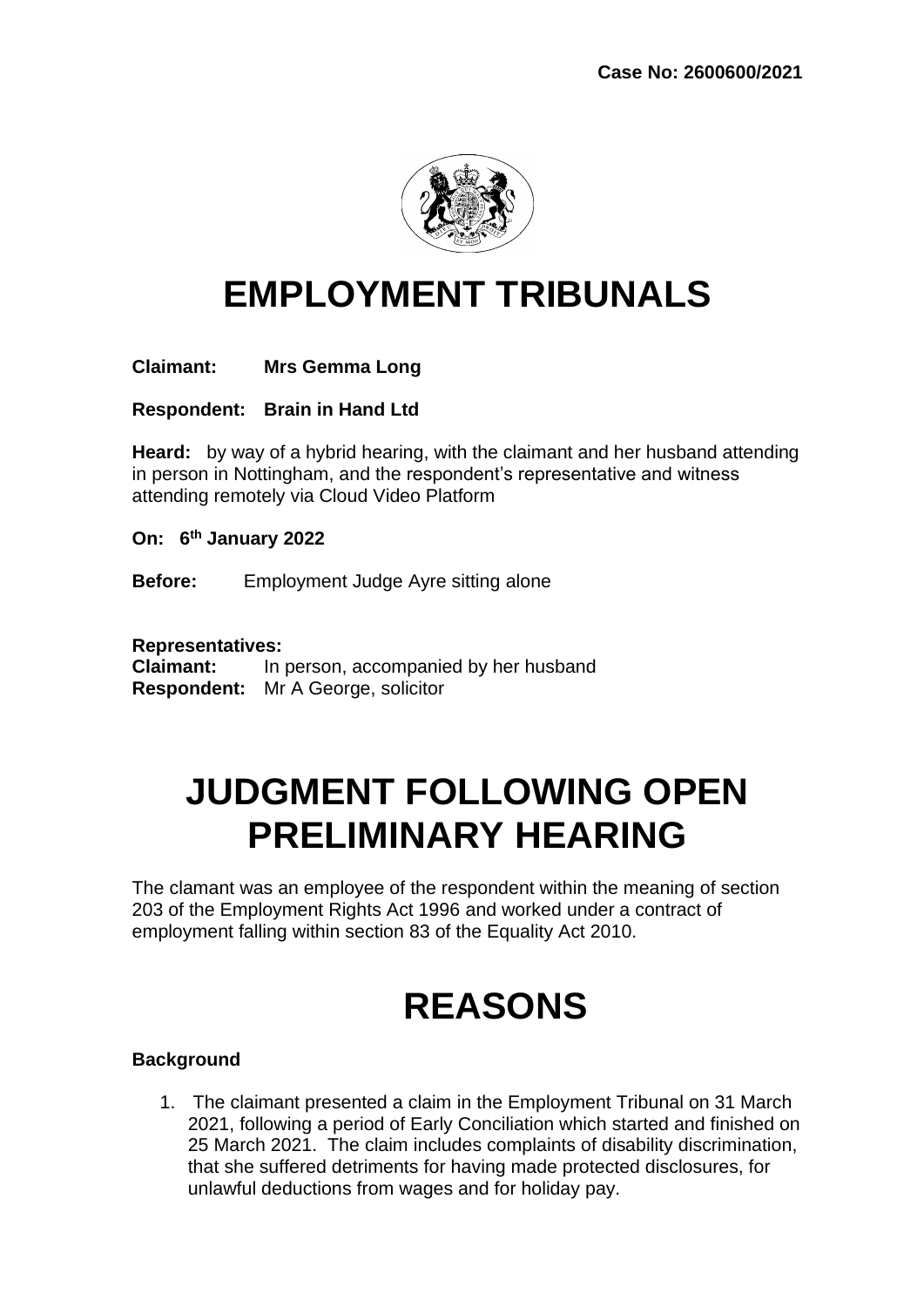- 2. The respondent defends the claims. It says that the Tribunal does not have jurisdiction to hear them, as the claimant was a self-employed contractor, and was neither a worker nor an employee.
- 3. Having presented her initial claim to the Tribunal, the claimant then resigned from her position with the respondent and sought leave to amend her claim.

# **The Proceedings**

- 4. A closed preliminary hearing took place before Regional Employment Judge Swann on 23 June 2021. The claimant was given leave to amend her claim, and the respondent to file an amended response. At that hearing it was also ordered that there should be an open preliminary hearing to determine whether the claimant was at all material times an employee or a worker.
- 5. I heard evidence today from the claimant and, on behalf of the respondent, from Ms Sarah Todd, Service Delivery Director. There was an agreed bundle of documents which initially ran to 606 pages. Additional pages 607 to 625 were, by consent, added to the bundle at the start of the hearing.
- 6. Mr George had, in advance of the hearing (and in line with the Orders made by REJ Swann on 23<sup>rd</sup> June 2021) submitted a written list of the questions he proposed to ask the claimant by way of cross-examination. He also submitted a written skeleton argument, for which the Tribunal is grateful.
- 7. After the hearing the claimant wrote to the Tribunal with a list of documents that she wanted the Tribunal to read. As this list was submitted after the end of the hearing, and the respondent has not had the opportunity to comment on it, I have not taken it into account in reaching my decision.

### **The Issues**

- 8. The issues that fell to be determined at the open preliminary hearing were as follows:
	- a. Was the claimant an employee or worker within the meaning of section 203 of the Employment Rights Act 1996?
	- b. Does the claimant fall within the definition of 'employment' set out in section 83 of the Equality Act 2010?

### **Findings of Fact**

9. The respondent is a technology company which provides services to people with autism, mental health difficulties and neurological conditions. It has contracts with a number of organisations, including the Department for Education and the Department for Work and Pensions, to provide technology solutions and training to individuals who have been assessed as needing support. In summary, the respondent provides individual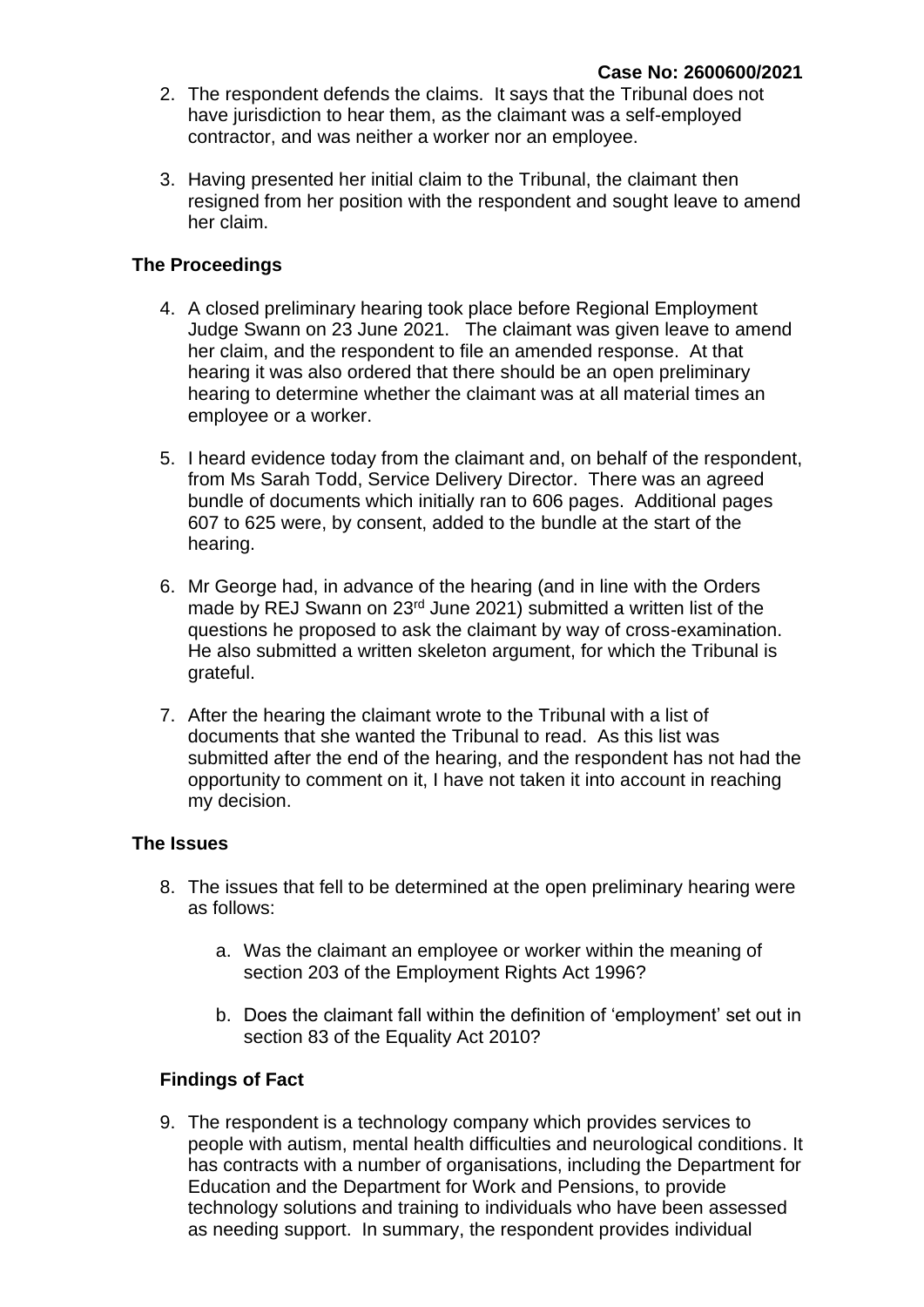service users with an App, training in using that App, and access to a website, which are designed to provide support and practical solutions to everyday challenges. The respondent is paid by its clients for providing the App and training to service users.

- 10.The respondent is subject to strict requirements, including Key Performance Indicators, in the contracts it has entered into with its clients. The respondent's clients can carry out audits to ensure that the respondent is meeting its contractual obligations and the respondent needs to keep evidence to show that it is compliant. Many of the obligations that the respondent placed on the claimant and others were designed to assist the respondent to comply with its own contractual obligations.
- 11.In June 2020 the respondent advertised for 'Specialists' to work with its service users. The advertisement [pp.442-445] contained the following statements:

#### "*Contract terms*

*Self employed, hourly rate…*

#### *Job Description*

*A Brain in Hand Specialist's primary role is to provide solution-focussed and strength-based support to Brain in Hand service users and their supporters, to enable them to thrive using Brain in Hand… Sessions may be delivered remotely, in users' own home or at their place or work, education, or support.*

#### *Becoming a Brain in Hand specialist*

*Achieving an Approved Brain in Hand Specialist status will involve: -The successful completion of the Specialist induction modules…made up of a precourse self-study pack and three-day course… -Demonstrating previous CPD-accredited training…*

*-Shadowing of a Regional Engagement Manager for at least 1 session. -Successful demonstration of learning outcomes in a role-play scenario. -Observation by a Regional Engagement Manager for at least two session(s) and successful demonstration of the learning outcomes in practice.*

*After achieving this status we will refer Brain in Hand users to you to build your own caseload…and may also invite you to support project work…*

*…you will be mentored by a Regional Engagement Manager and we will: -Run free quarterly to bimonthly skills updates…and provide a library of pre-recorded resources to ensure continuing professional development... - Provide regular feedback…*

*New Approved Specialists will be audited against Key Performance indicators (KPIs)…monthly for the first 3-6 months, and then quarterly on an ongoing basis. Failure to meet KPIs will result in a supported improvement plan in the first instance, but the potential removal of the Approved Specialist status if not rectified…*

### *Additional Information*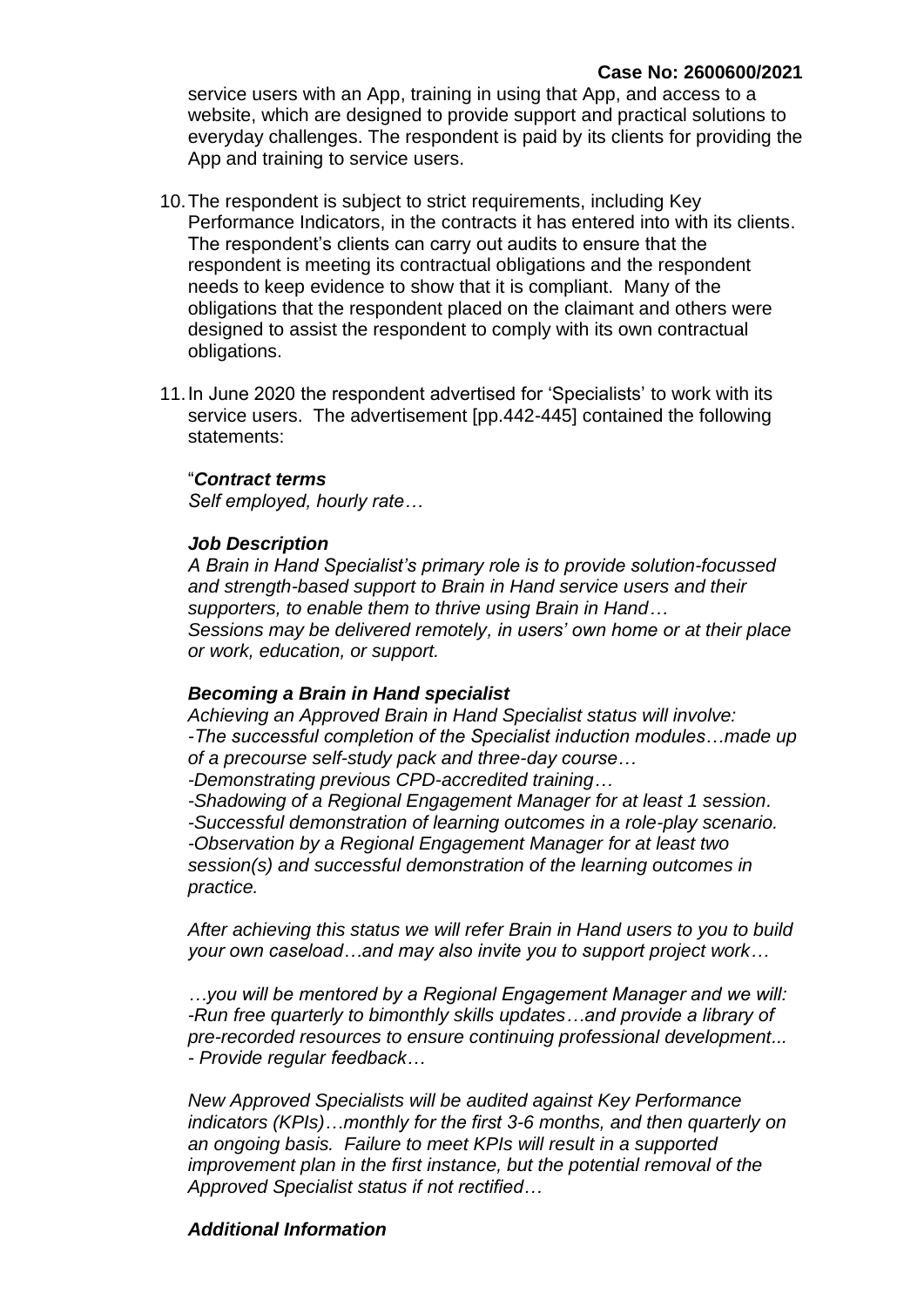*…This is a self-employed role and you will be responsible for your own income tax, national insurance contributions and any necessary disclosures and annual assessments to HMRC…*"

- 12.The claimant applied for the role of Specialist and was successful in her application. She then attended the three-day training course, for which she was not paid. She began working for the respondent as a 'Specialist' on 30 July 2020 and worked regularly two days a week (Thursday and Friday) until she resigned with effect from 26 April 2021. Her role was to provide training and support to the respondent's service users.
- 13.The claimant signed a "Self-Employed Specialist Independent Contractor Agreement" [pp.49-64] and a Service Level Agreement [pp.65- 117]. The Independent Contractor Agreement included the following relevant provisions:
	- a. An indefinite period of engagement, subject to one months' written notice on either side;
	- b. Detailed termination provisions, which gave the respondent the right to terminate the arrangements on a number of grounds, including if the claimant was unable to carry out her duties "*through incapacity or any other cause for a number of weeks exceeding a total of 2 weeks in any 8 week period*";
	- c. A requirement for the claimant to provide services in accordance with the Service Level Agreement;
	- d. A statement that services were being provided on a freelance basis, that the respondent was not obliged to provide the claimant with any work, and the claimant was not obliged to perform work, unless she had agreed to do so;
	- e. An obligation on the claimant to provide her services in accordance with any brief or specification provided by the respondent;
	- f. The right for the respondent to review the claimant's performance and effectiveness;
	- g. A section headed "Substitution / Cancellation" which states that: "*If the Contractor is unable to carry out work that has previously been agreed a minimum of 48 hours' notice (excluding weekends) must be given to the Company…"* but which does not contain any provision for the Contractor to send a substitute to perform the work in their place;
	- h. A requirement for the claimant to submit monthly invoices for her work, using a template supplied by the respondent;
	- i. A statement that the intention of the parties is for the claimant to be self-employed in accordance with HMRC off -payroll working rules (IR35), and that the claimant is not considered to be an employee, agent or partner of the respondent;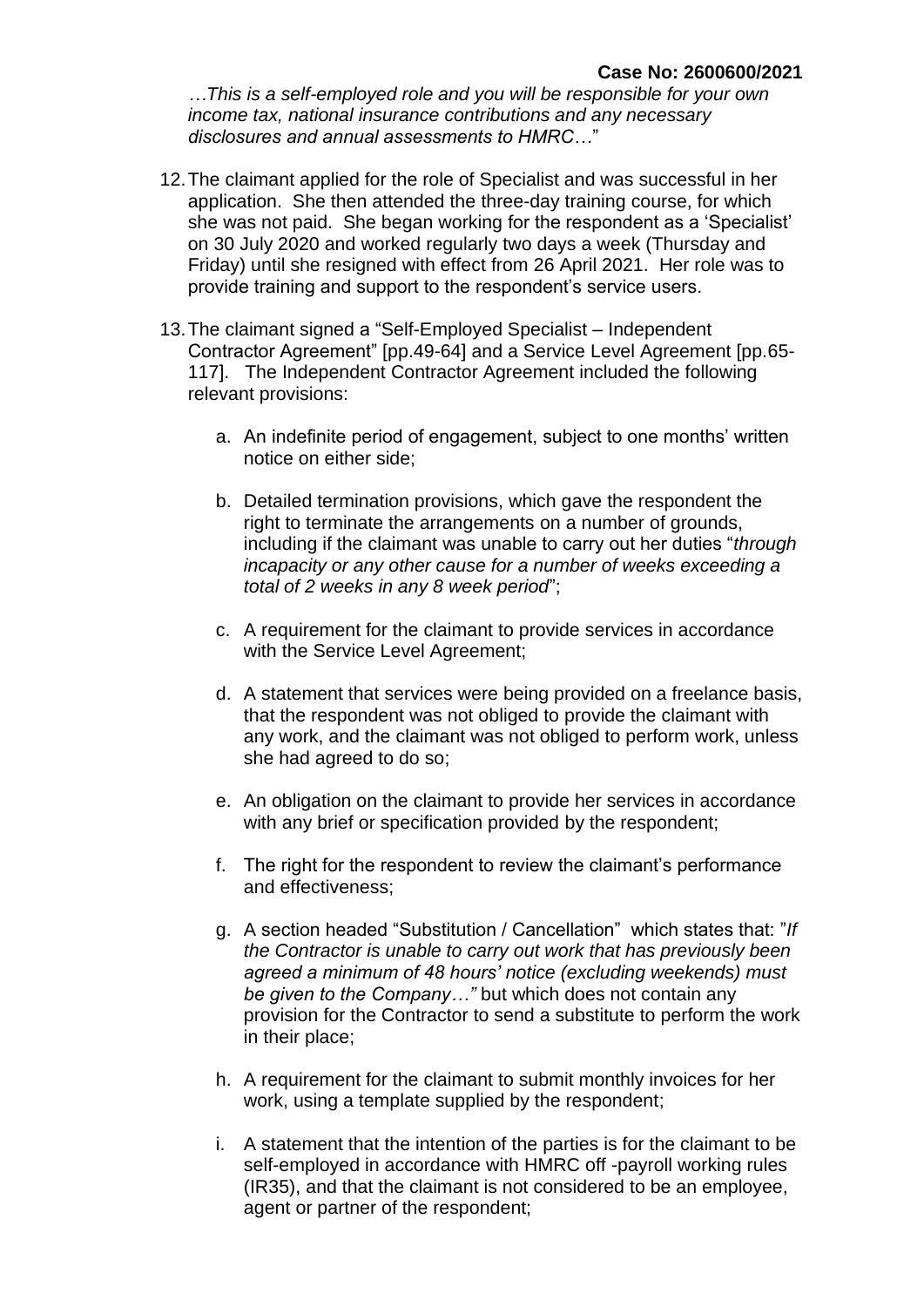- j. No provision for benefits such as paid holidays, pension, sick pay etc; and
- k. A statement that the claimant shall be solely responsible for the payment of tax on any payments made to her by the respondent.
- 14.Schedule 2 to the Independent Contractor Agreement contains a long list of mandatory policies that the contractor is required to have in place.
- 15.The Service Level Agreement set out a number of detailed provisions, including
	- a. A requirement that the claimant be available to offer a service all year around, both during core weekday hours and at all other times;
	- b. Mentoring of the claimant by a Regional Engagement Manager;
	- c. A requirement that any changes to the claimant's availability should be agreed with her Regional Engagement Manager;
	- d. Details of how jobs are allocated by the respondent and accepted by contractors;
	- e. Specific requirements on the claimant as to how she was to provide the services, including time frames for contacting service users, a requirement to keep the respondent informed of key contact with the service users, and reporting obligations;
	- f. A long list of matters that the claimant had to cover during support sessions with service users;
	- g. Details of how to deal with non-responsive service users;
	- h. Provisions dealing with the method, duration, frequency and quantity of support; and
	- i. Very detailed Key Performance Metrics / Service Levels.
- 16. The terms of both the Independent Contractor Agreement and the Service Level Agreement were set by the respondent, and there was no evidence before me to suggest that the claimant had any opportunity to input to or negotiate their terms.
- 17.Whilst working for the respondent the claimant worked entirely from home, although this was due largely to the Covid 19 pandemic. She provided her own laptop, internet access and telephone, but used the respondent's App and software, with the respondent granting her a licence to use that software. If a service user wanted a face to face meeting, the claimant had to get approval from the respondent before such a meeting could take place.
- 18.The claimant was provided with a corporate email address which she was required to use when delivering the services. The claimant's email address was [GemmaLong@braininhand.co.uk](mailto:GemmaLong@braininhand.co.uk) and her email 'signature'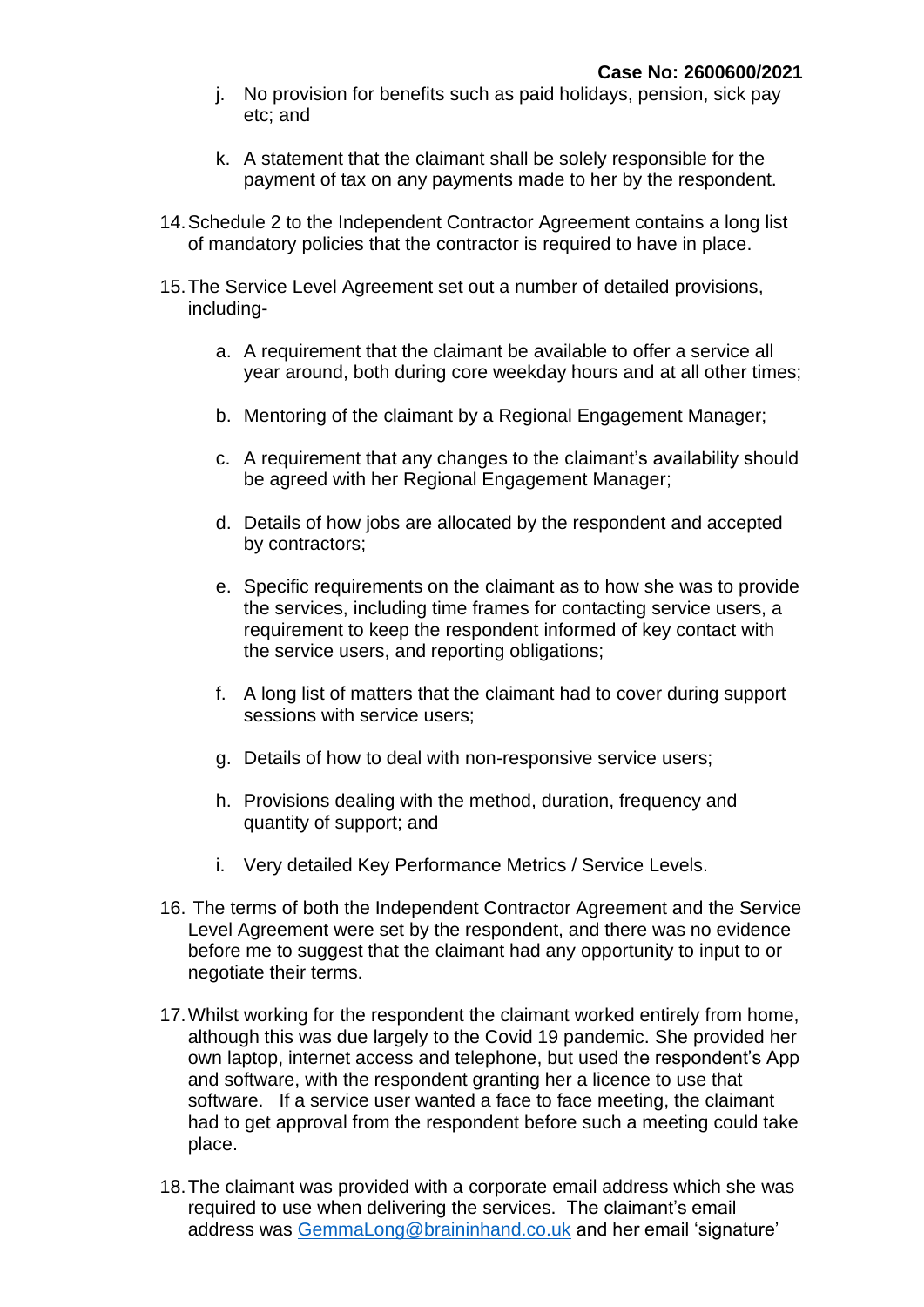was "Gemma Long, Brain in Hand Approved Specialist" followed by the respondent's logo. Anyone receiving an email from the claimant could quite reasonably have assumed that she was integrated into its business.

- 19.The respondent provided the claimant with a licence to use its software and required her to use its video conference facilities to deliver the training, rather than her own. She used the respondent's Microsoft Teams account and was told that, if that didn't work, she should use the respondent's corporate Zoom account. She was told not to use Skype.
- 20.The respondent provided the claimant and other Specialists with technical support, including out of hours support, and with access to an internal website.
- 21.The respondent provided detailed materials for the claimant to use in delivering the services, including template emails. There was a set process that the claimant was required to follow, which included her sending emails to service users at particular stages of the training process and within timeframes that were set by the respondent. Although she did not have to use the template emails, the claimant needed the respondent's agreement to depart from the standard wording, and one of the measures of performance was use of the template emails. She could send emails other than the template ones, but emails had to be copied into the respondent.
- 22.The claimant was required to deliver the training and support using documents and software designed and provided by the respondent. She had to work through training materials provided by the respondent during her sessions. During each training session there was a list of subjects that the claimant had to cover. She also had to provide evidence to the respondent that she had covered all the required subjects, and to keep a record of all contact with service users.
- 23.The respondent recommended the length of time that sessions with service users should last. If the claimant wanted to change the length of the session, she had to seek approval to do so, for reasons linked to the way in which the respondent's services were funded. In practice the claimant had little autonomy as to how she delivered the service, and the work that she carried out was subject to substantial direction and control by the respondent.
- 24.The respondent also monitored the claimant's performance and her compliance with the requirements set down in the Service Level Agreement. Detailed 'Key Performance Metrics' were set out in that agreement [p.103] together with a summary of how they would be measured. For example, one of the Key Performance Metrics was "*100% of sessions booked using the Service user's preferred contact plus the correct email template*". Another was "*100% of sessions confirmed using the Service User's preferred contact plus the correct email template."* This suggests that use of the respondent's email templates was mandatory rather than voluntary. The claimant was however able to personalise emails, provided that they contained the mandatory wording.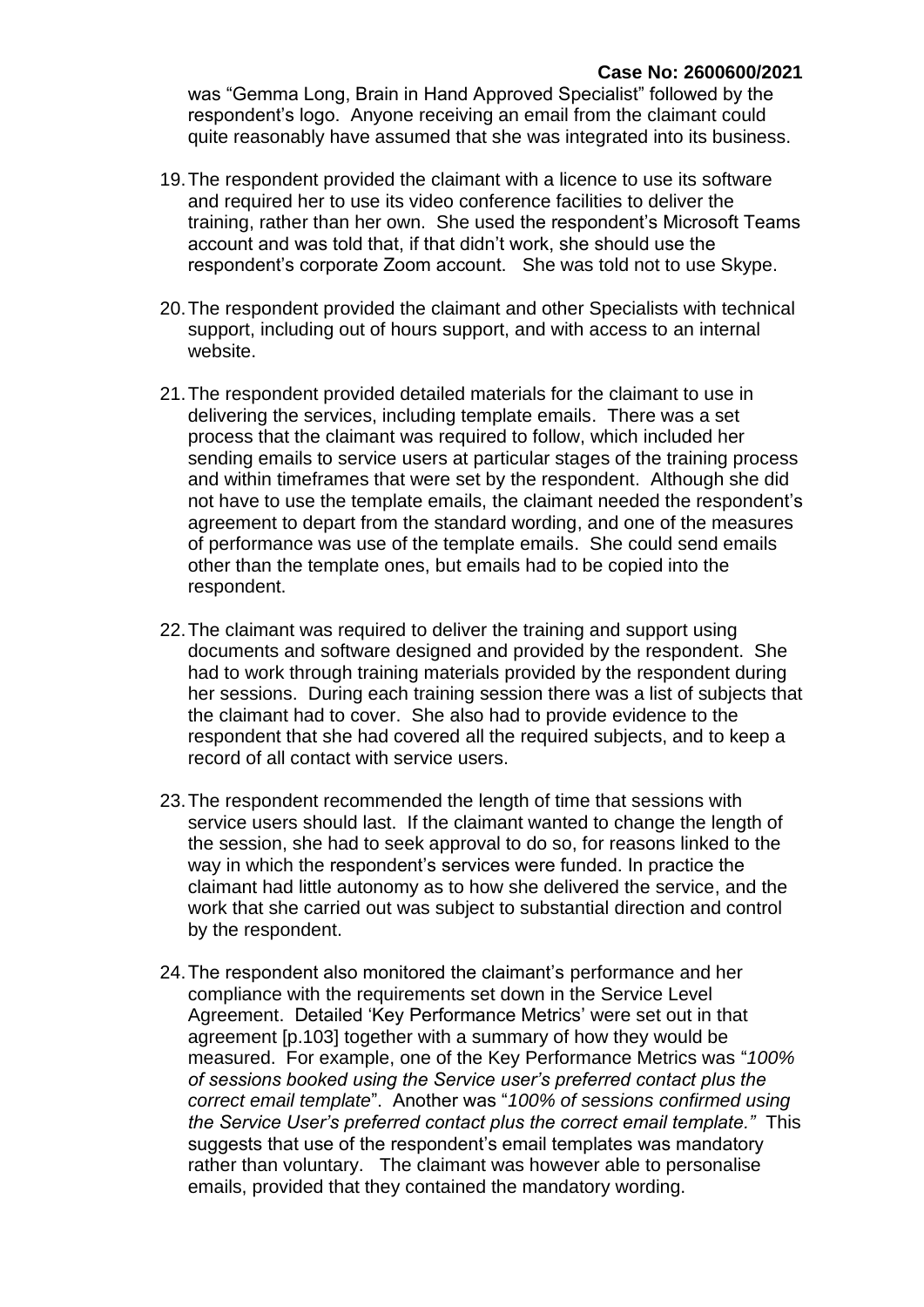- 25.The claimant's performance against the Key Performance Metrics was measured by Key Metrics reports, Job Allocation Records and Specialist Support Records and through observation of the claimant delivering the services. Many of the emails that she sent to service users had to be copied to the respondent so that the respondent had a record of the communication. If the claimant did not meet the respondent's standards, she could be put on a Performance Improvement Plan, although in practice this did not happen and there was no evidence before me of any criticism being made of the claimant's work.
- 26.The Regional Engagement Manager acted as the claimant's de facto line manager. She had the power to approve the claimant's appointment as a Specialist and could ask for updates on the claimant's service users, which the claimant provided. The claimant had monthly reviews with her Regional Engagement Manager [p.596]. The Regional Engagement Manager decided what type of work would be allocated to the claimant, which at the start of the claimant's engagement was Higher Education students only.
- 27.The claimant was provided with a regular stream of work by the respondent and, by the time she resigned, had 146 service users. She and others were told that if they went on holiday, they should inform the respondent. The claimant was also required to agree any changes to her availability with her Regional Engagement Manager.
- 28.The volume of work for Specialists did vary throughout the year, and the respondent acknowledged this in an email that it sent to Specialists informing them when the quieter months would be. Throughout the period that the claimant worked for the respondent she was consistently provided with work. There were no periods when work was not provided.
- 29.There was an obligation on the claimant to work, and the respondent had the right to terminate the contract if the claimant was unavailable for work for more then two weeks in an eight-week period. Although the written contract did not specifically oblige the respondent to provide work for the claimant, the reality of the working relationship between the parties was that the respondent did provide work for the claimant every week and there was a clear expectation that it would do so.
- 30.The claimant was required to follow the respondent's policies on safeguarding, as some of the service users she worked with were vulnerable adults. She was required to have an enhanced DBS check before she could start work, and the respondent arranged for this to be carried out.
- 31.The claimant could work for other companies but had to notify the respondent of any other work and complete a Conflict of Interest Declaration.
- 32.In order to be able to work for the respondent the claimant had to gain and retain 'Approved Specialist Status'. There were a number of requirements, which were set by the respondent, that the claimant had to meet in order to quality for Approved Specialist Status. There was a high level of supervision as part of the sign off process to become approved as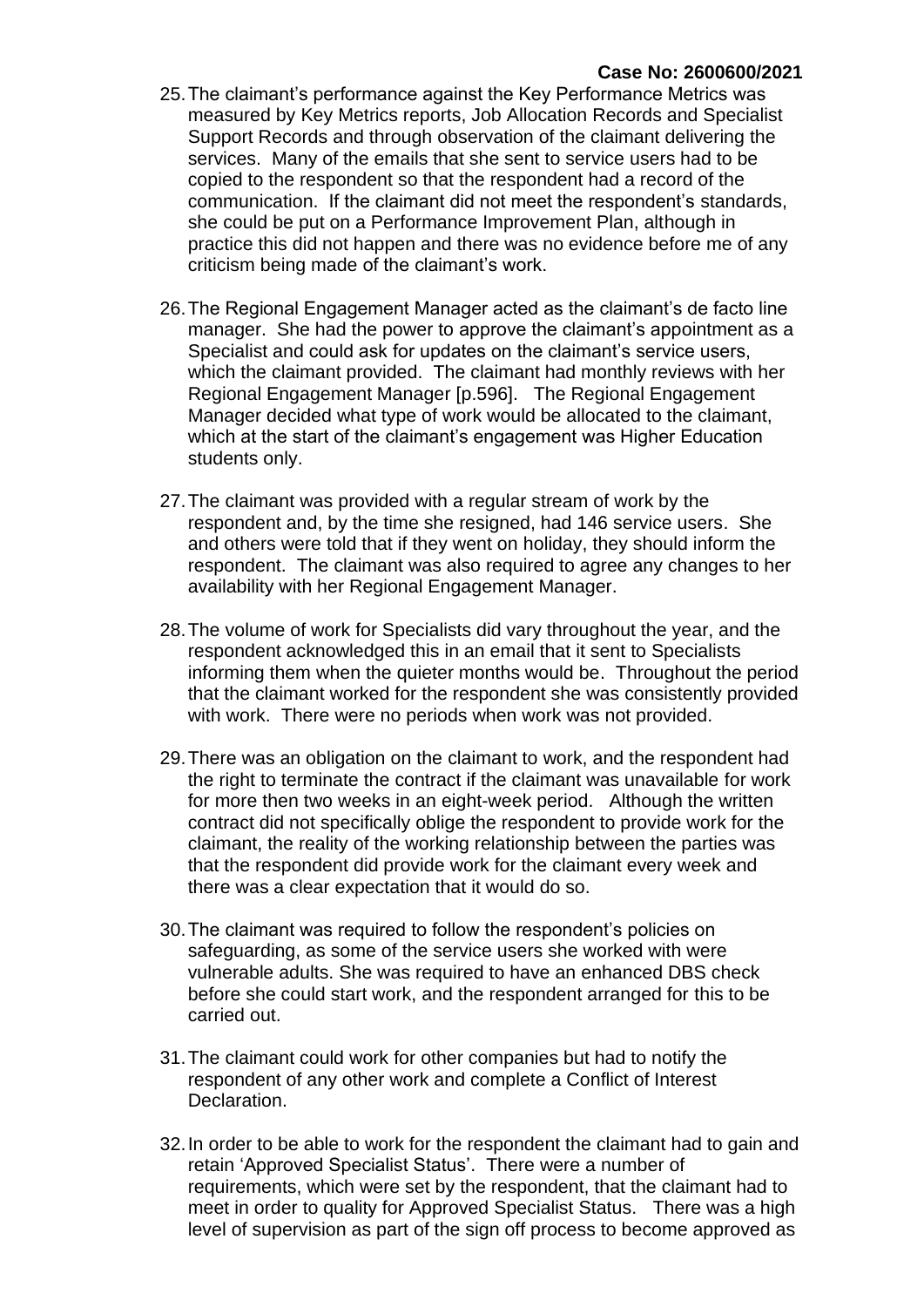a specialist, and as part of that the claimant was subject to observation by the Regional Engagement manager.

- 33.Work was allocated to the claimant and other specialists based on a number of factors including location, skill set, available and capacity. When a job was allocated, the claimant had the right to accept or refuse the allocation as she wished. If she refused the job it would be allocated to someone else. The claimant was therefore able to refuse work if it was offered to her, and worked the hours that suited her, on Thursday and Friday each week. It had been agreed between the parties, at the outset of the relationship, that the claimant would work Thursdays and Fridays.
- 34.The claimant's practice was to send an email each Monday to the respondent setting out her availability and capacity to take on new work. She would then be sent allocations for the week.
- 35.The claimant's work was monitored by the respondent to ensure that the claimant was complying with the respondent's requirements and that the respondent was meeting its contractual obligations towards its clients. The claimant was required to complete a 'Student Support Record' and a 'Job Assessment Record' for each service user, in a manner specified by the respondent. If the claimant did not complete these records correctly, the respondent could withhold pay. The Student Support Record served as a time sheet, recording the time spent with the student, and as a record showing what had been covered with the student.
- 36.The respondent set down timeframes that the claimant had to comply with when carrying out the work, to enable the respondent to meet the terms of its contractual arrangements with its clients.
- 37.The claimant was free to take time off when she wanted to and did not need to ask for permission. She was in control of her own diary and free to organise her workload as she saw fit, provided that she met the strict deadlines laid down by the respondent. The respondent did ask, however, that its specialists notify the respondent in advance if they were going to be unavailable to work, so that no new work was allocated to them.
- 38.The claimant submitted invoices for her work using templates provided by the respondent. The hourly rate of pay was set by the respondent. The respondent had the right to withhold pay if the claimant did not comply with certain of its requirements, such as not sending the required emails or reporting correctly on the work carried out. The respondent paid the claimant 'gross' and the claimant was responsible for paying tax and national insurance contributions on the sums that she earned. She completed a self-assessment form for HMRC.
- 39.Although the claimant did not have to accept all of the jobs that were allocated to her, she was required to carry out the work that she was allocated personally, and could not delegate it or arrange for someone else to carry out. There was, therefore, no right of substitution.
- 40.The working practice was that the respondent would arrange cover if a Specialist was unable to deliver a planned session, rather than the individual specialist, although only if the respondent had sufficient time to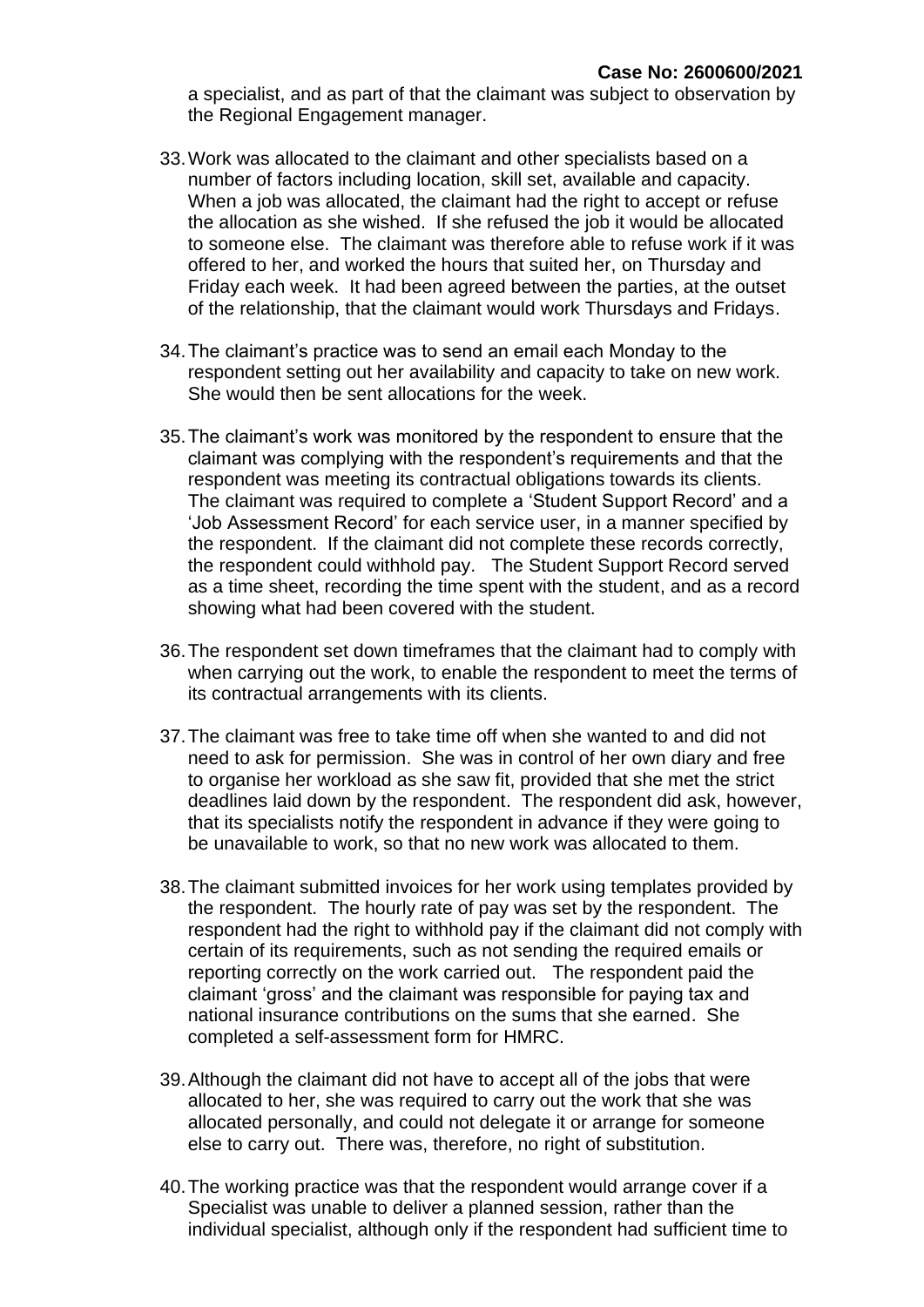do so (normally 48 hours' notice). On one occasion when the claimant contacted the respondent to say that she was unable to deliver a planned session due to a childcare crisis, she was told to rearrange the session directly with the service user.

- 41.The claimant has ADHD and wanted to get help with performing the administrative side of her duties as a result. She approached Access to Work and they offered to provide her with a support worker. The claimant did not have the autonomy to use the support worker without the respondent's permission. She contacted the respondent and was told by her Regional Engagement Manager that she could not share her log in details with anyone else. The Manager suggested that the respondent may be able to set up an office account for the support worker but would need them to complete an enhanced DBS check and sign a contract with the respondent.
- 42.A 'job aide agreement' was prepared and sent to Ms Todd for comment. Ms Todd reviewed the agreement and made a number of comments on it. The job aide agreement was never implemented, and no support worker was appointed. The claimant says that the reason for this was that, once she asked for a support worker as a reasonable adjustment for her ADHD, she was not offered any more work.
- 43.The respondent also directly employs Specialists, who do the same work as the claimant did, but have other responsibilities as well. Approximately 50% of the time of the employed Specialists is spent doing the work that the claimant did. When these employees are delivering services to the respondent's service users, they provide the services in essentially the same way as the claimant and other 'self-employed' Specialists.

### **The Law**

### Employment status

44.Section 230 of the ERA provides the definition of employee, employment and worker as follows:

"(*1) In this Act "employee" means an individual who has entered into or works under (or, where the employment has ceased, worked under) a contract of employment.*

*(2) In this Act "contract of employment" means a contract of service or apprenticeship, whether express or implied, and (if it is express) whether oral or in writing.*

*(3) In this Act "worker" (except in the phrases "shop worker" and "betting worker") means an individual who has entered into or works under (or, where the employment has ceased, worked under)—*

*(a) a contract of employment, or*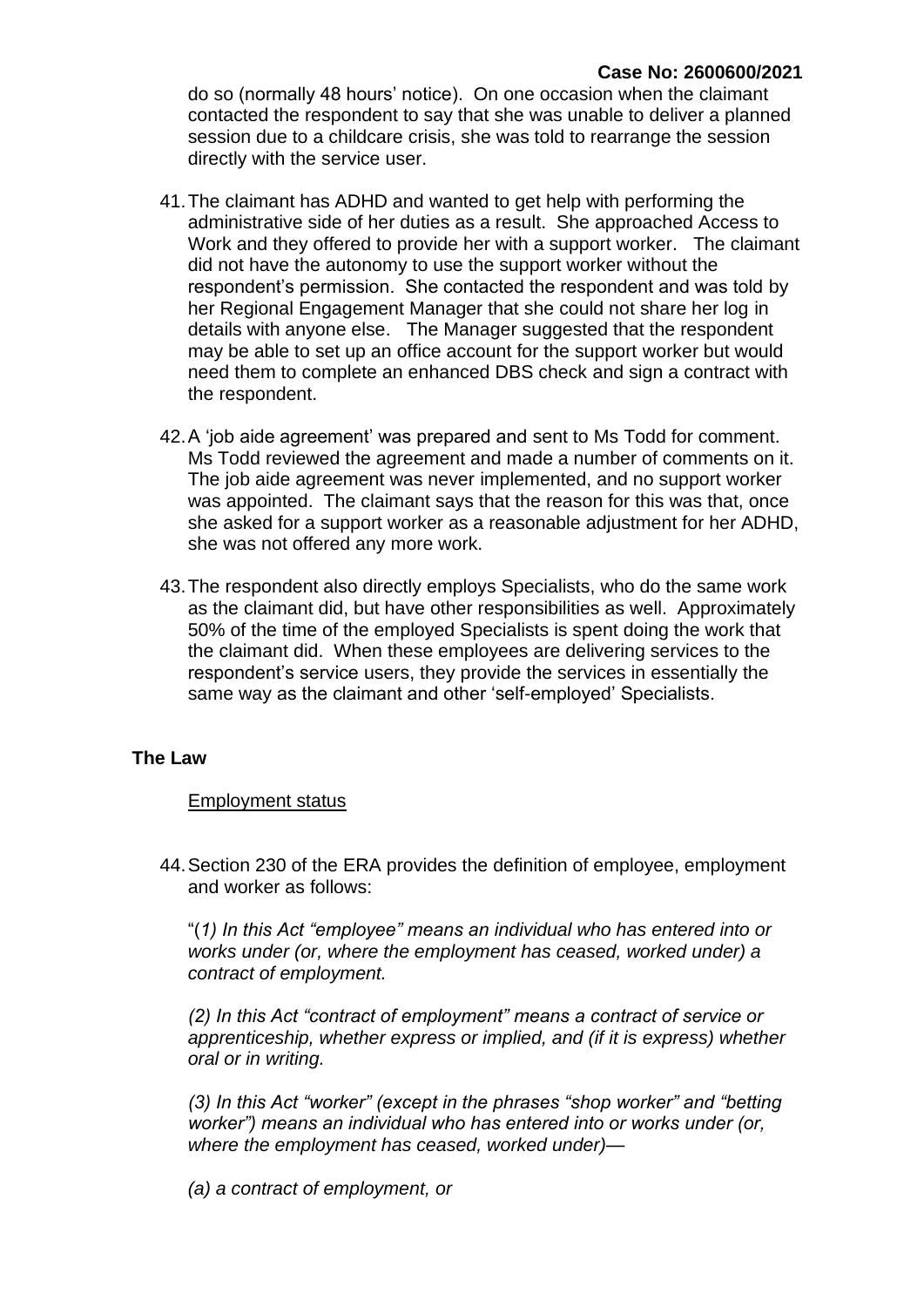### **Case No: 2600600/2021**

*(b) any other contract, whether express or implied and (if it is express) whether oral or in writing, whereby the individual undertakes to do or perform personally any work or services for another party to the contract whose status is not by virtue of the contract that of a client or customer of any profession or business undertaking carried on by the individual;*

*and any reference to a worker's contract shall be construed accordingly.*

*(4) In this Act "employer", in relation to an employee or a worker, means the person by whom the employee or worker is (or, where the employment has ceased, was) employed.*

*(5) In this Act "employment"—*

*(a) in relation to an employee, means (except for the purposes of section 171) employment under a contract of employment, and*

*(b) in relation to a worker, means employment under his contract; and*

*"employed" shall be construed accordingly…"*

45.For claims under the Equality Act 2010 ("**the EQA**") the definition of employment is set out in section 83 of the EQA as follows:

"*(a) employment under a contract of employment, a contract of apprenticeship or a contract personally to do work*"

- 46.In *Ready Mixed Concrete (South East) Ltd v Minister of Pensions and National Insurance [1968] 2 QB 497*, McKenna J set out the conditions required for a contract of service, namely that:"(i) The servant agrees that, in consideration of a wage or other remuneration, he will provide his own work and skill in the performance of some service for his master. (ii) He agrees, expressly or impliedly, that in the performance of that service he will be subject to the other's control in a sufficient degree to make that other master. (iii) The other provisions of the contract are consistent with its being a contract of service."
- 47.The importance of the test set out in *Ready Mixed Concrete* was affirmed by the Supreme Court in *Autoclenz Ltd v Belcher and others [2011] ICR* 
	- *1157*. The 'irreducible minimum' for a contract of employment comprises:
		- a. Control;
		- b. Personal performance; and
		- c. Mutuality of obligation.
- 48.In *Bates van Winkelhof v Clyde & Co LLP and anor (Public Concern at Work intervening) 2014 ICR 730* and *Hospital Medical Group Ltd v Westwood 2013 ICR 415* it was established that the following are necessary for an individual to fall within the definition of 'worker':- i. There must be a contract, whether written or oral and whether express or implied; ii. The contract must provide for the individual to carry out personal services; and iii. Those services must be for the benefit of any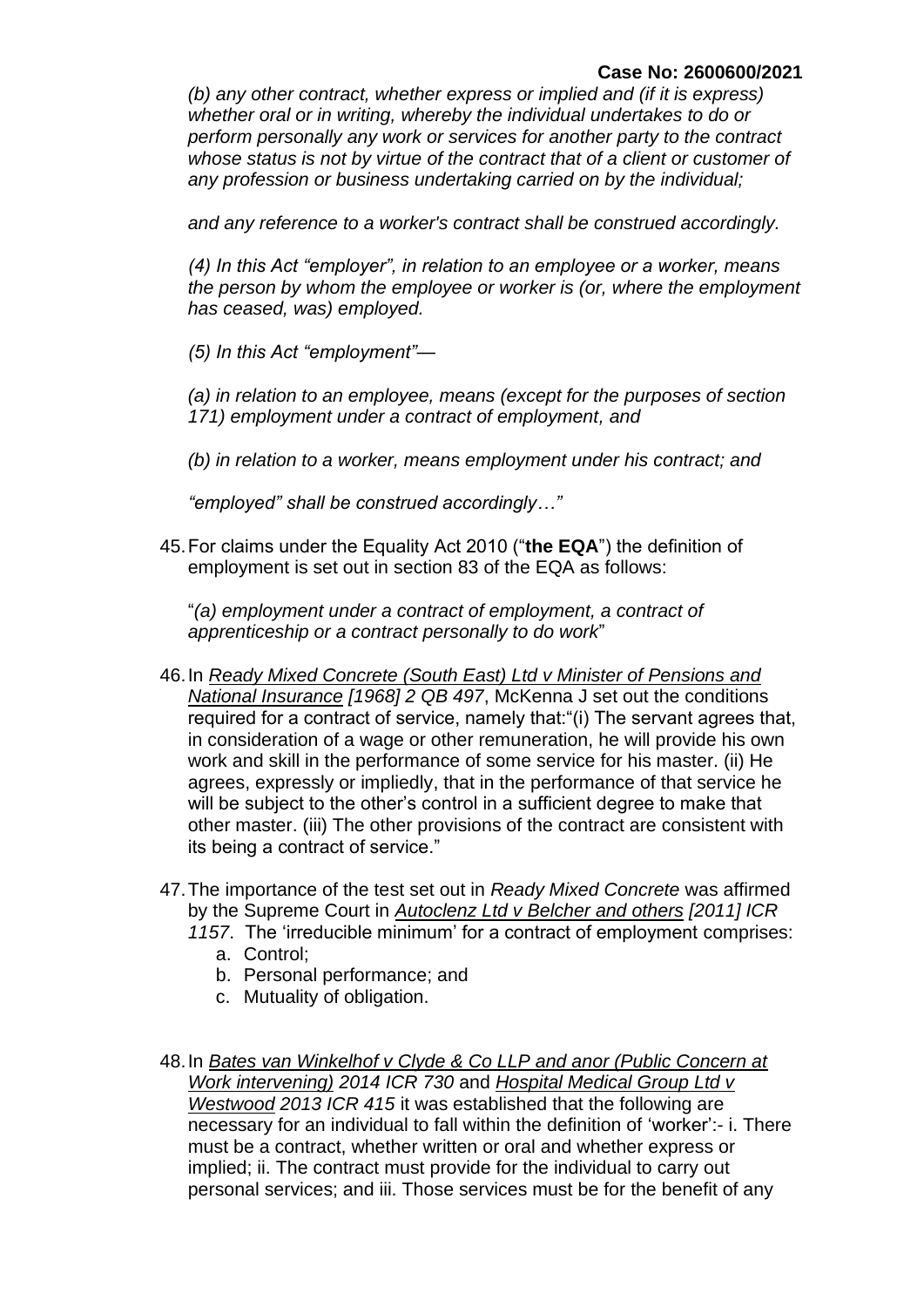other party to the contract who must not be a client or customer of the individual's profession or business undertaking.

- 49.The key factors to be taken into account in determining whether an individual is an employee are:
	- a. The degree of control that the employer has over the way in which the work is performed;
	- b. Whether there is mutuality of obligation between the parties ie was the employer obliged to provide work and was the individual required to work if required:
	- c. Whether the employee has to do the work personally; and
	- d. Were the other terms of the contract consistent with there being an employment relationship?
- 50.Other relevant factors include:
	- a. The intention of the parties;
	- b. Custom and practice in the industry;
	- c. The degree to which the individual is integrated into the employer's business;
	- d. The arrangements for tax and national insurance;
	- e. Whether benefits are provided; and
	- f. The degree of financial risk taken by the individual.
- 51.When deciding questions of employment status, a Tribunal can look beyond what is written in the contract between the parties and consider how the relationship worked in practice (*Autoclenz*). The Supreme Court in *Uber BV and others v Aslam and others [2021] ICR 657* held that the written agreement is not decisive of the parties' relationship and is indeed not even the starting point when it comes to deciding employment status.
- 52.The definition of employment in section 83 of the Equality Act is generally considered to be a broad one covering all those who work under a contract to do work personally. It is not, however, without any limits. In *Jivraj v Hashwani [2011] ICR 1004*, the Supreme Court, referring to the European Court of Justice decision in *Allonby v Accrington and Rossendale College and others [2004] ICR 1328*, held that an arbitrator in a commercial dispute did not fall within the definition of employment because, although arbitrators provide personal service, they are not under the direction or control of the employer, but are instead independent suppliers of services.

# **Conclusions**

### Personal service

53. I have no hesitation whatsoever on the evidence before me in finding that the claimant was required to provide personal service. She had to do the work herself and was unable to delegate it or to arrange for a substitute to perform it. There was no right of substitution in the written contract, and no right of substitution in practice. On the contrary, if Specialists were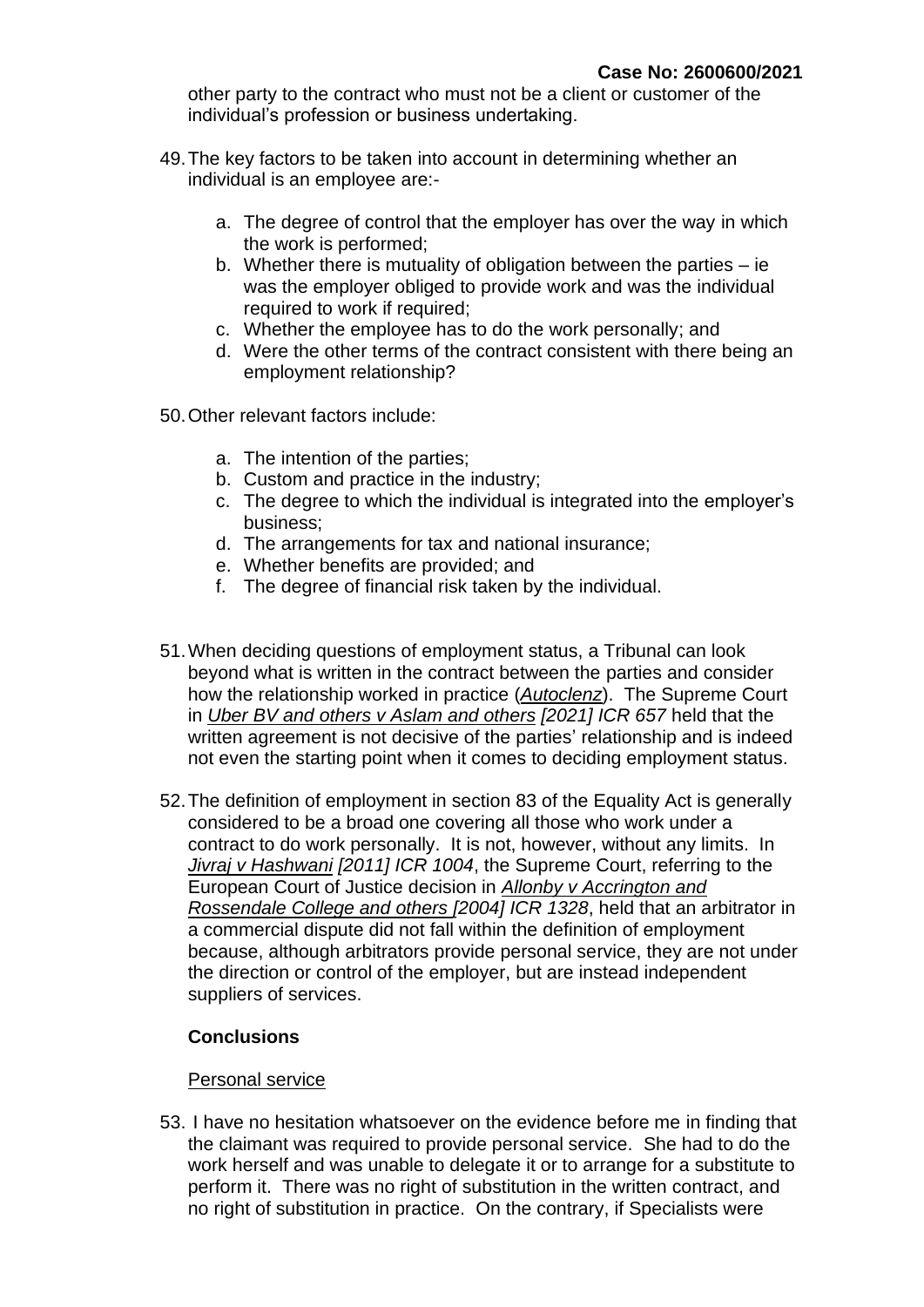### **Case No: 2600600/2021**

unable to work and provided sufficient notice to the respondent, the respondent would arrange for someone else to do the work or ask the claimant to do the work herself on another occasion. The respondent therefore took responsibility for finding replacements for unavailable Specialists. This is consistent, in my view, with an employment relationship in which an employer would arrange cover for an absent employee.

54. The obligation of personal service was further emphasised by the restrictions on the claimant appointing a Job Aide to help her with the administrative side of the role. She was not free to appoint one, required the permission of the respondent, and the respondent would have required the Job Aide to be DBS checked and to enter into her or his own contract with the respondent.

# **Control**

- 55. The respondent exercised a very large degree of control over the way in which the claimant carried out her work. There were extremely detailed requirements that the claimant had to comply with, which were laid down by the respondent. The respondent monitored compliance with its requirements, and there were potential consequences for non-compliance. The respondent provided the training materials and required the claimant to use those materials. The claimant was given strict timescales to comply with when interacting with service users, and her communication with them, both during the sessions and by email, was largely dictated by the respondent.
- 56.She had very limited freedom as to how she delivered the services and had to comply with detailed reporting requirements. Emails had to be copied to the respondent, and she was regularly audited. If she wanted to make changes to the standard processes, for example the amount of time she spent with a service user, she needed the prior agreement of the respondent.
- 57.Although the claimant was in theory free to take time off when she wanted, in practice this right was not exercised, and she worked regularly and consistently. The respondent instructed the claimant and others to notify it of any holiday periods, and in practice limited the amount of time that she could take off through the provision in the Independent Contractor Agreement which gave the respondent the right to terminate the contract if the claimant was absent for two weeks in any eight week period.
- 58.The respondent decided the terms of the contract between the parties, providing a detailed Independent Contractor Agreement and Service Level Agreement which the claimant had to comply with. The claimant was not able to negotiate any of the terms upon which she worked, with the exception of the days that she worked. The respondent dictated the rate of pay also.
- 59.I accept that much of the control that was exercised by the respondent over the provision of the services was for good reason, namely to enable the respondent to comply with its contractual obligations. The reason for the control is not however, in my view, relevant to the question of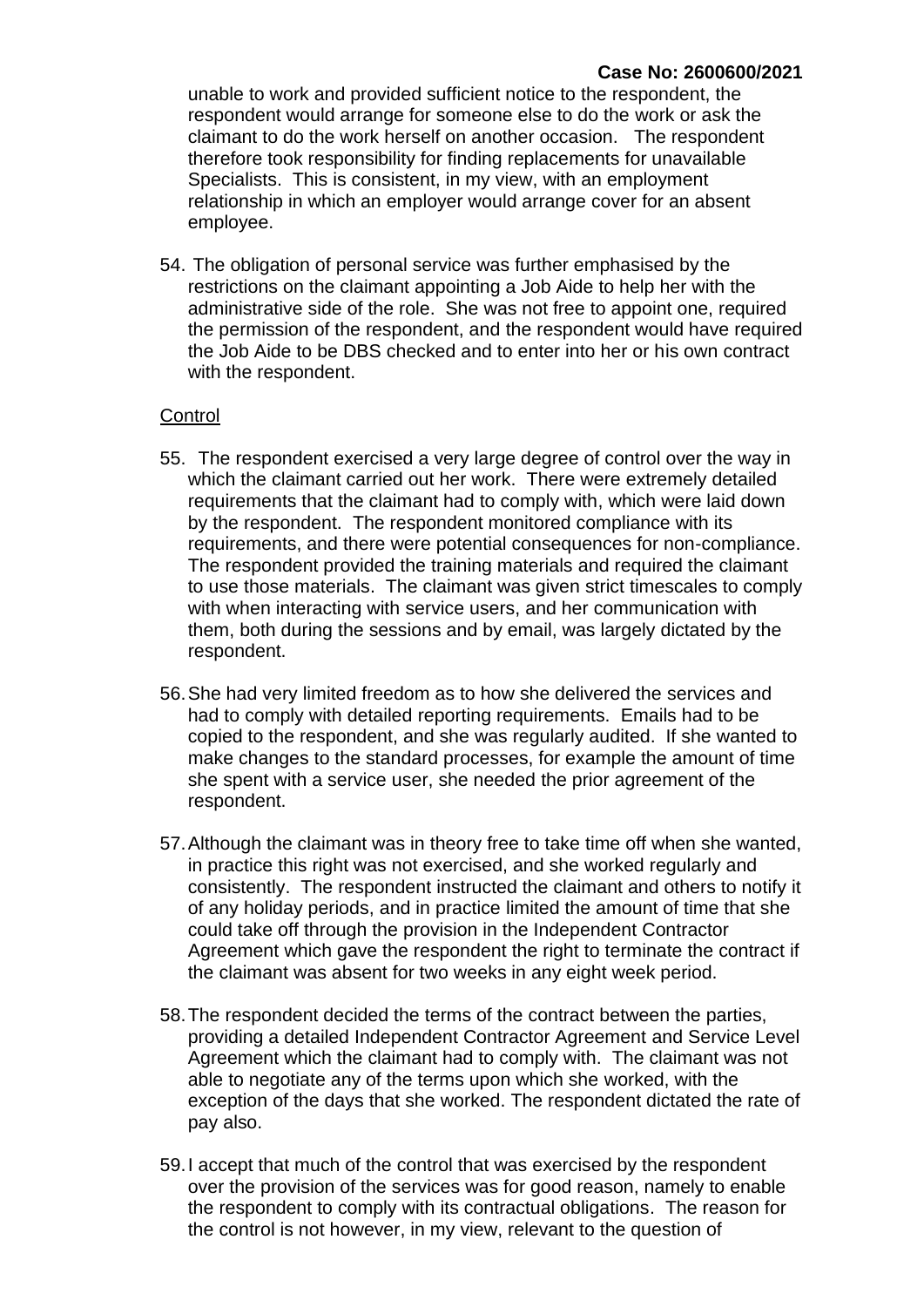employment status. The focus must be on the degree of control rather than the reasons for it, and in this case the claimant was subject to substantial control by the respondent in carrying out her work.

#### Mutuality of obligations

- 60.The nature of the relationship between the claimant and the respondent was not a casual one. The claimant was required to carry out the work that was allocated to her and the respondent provided work consistently and regularly. There was a clear expectation that it would continue to do so, particularly since it expected Specialists to tell it in advance if they were not going to be available for work because they were on holiday.
- 61.The written contract between the parties specified that the claimant had to be available to work all year round, and that if she were to be absent for more than two weeks in any eight-week period the respondent could terminate the contract. Although there was also a statement in the contract that the respondent was not obliged to provide work and the claimant was not obliged to carry out work, that was not how the arrangements worked in practice. The claimant had to get permission from the respondent if she wanted to change the days upon which she worked and had to notify the respondent if she was on holiday. There was in my view an obligation on the claimant to be available for work.
- 62.The contract imposed many obligations on the claimant including as to the way in which the services were to be provided and the reporting requirements. She had to comply with a number of obligations in order to become an accredited Specialist, and to maintain that accreditation. The contract also imposed a number of obligations on the respondent, such as a responsibility to provide technical support, including out of hours.
- 63.I therefore find that, on balance, there was sufficient mutuality of obligations between the parties as to make this relationship consistent with one of employment.

#### Other factors

- 64.There were some provisions of the contract and of the working arrangements that did not weigh in favour of a worker or employment relationship, but these are far outweighed by the factors in favour of an employment relationship. For example, the claimant was required to account for tax and national insurance on her earnings and submitted invoices to the respondent. The requirement to pay her own tax and national insurance was one which was imposed on the claimant by the respondent, and not one which was freely negotiated. The claimant was paid by the hour, rather than on commission or results, and the hourly rate was set by the respondent. She was required to submit invoices on forms provided by the respondent.
- 65.The claimant was not provided with any benefits and the contractual documents specifically stated that she was considered to be a self employed contractor. She did not however take any financial risk. She was not in business on her own account and it cannot be said that the respondent was a client of hers. The contractual terms and working